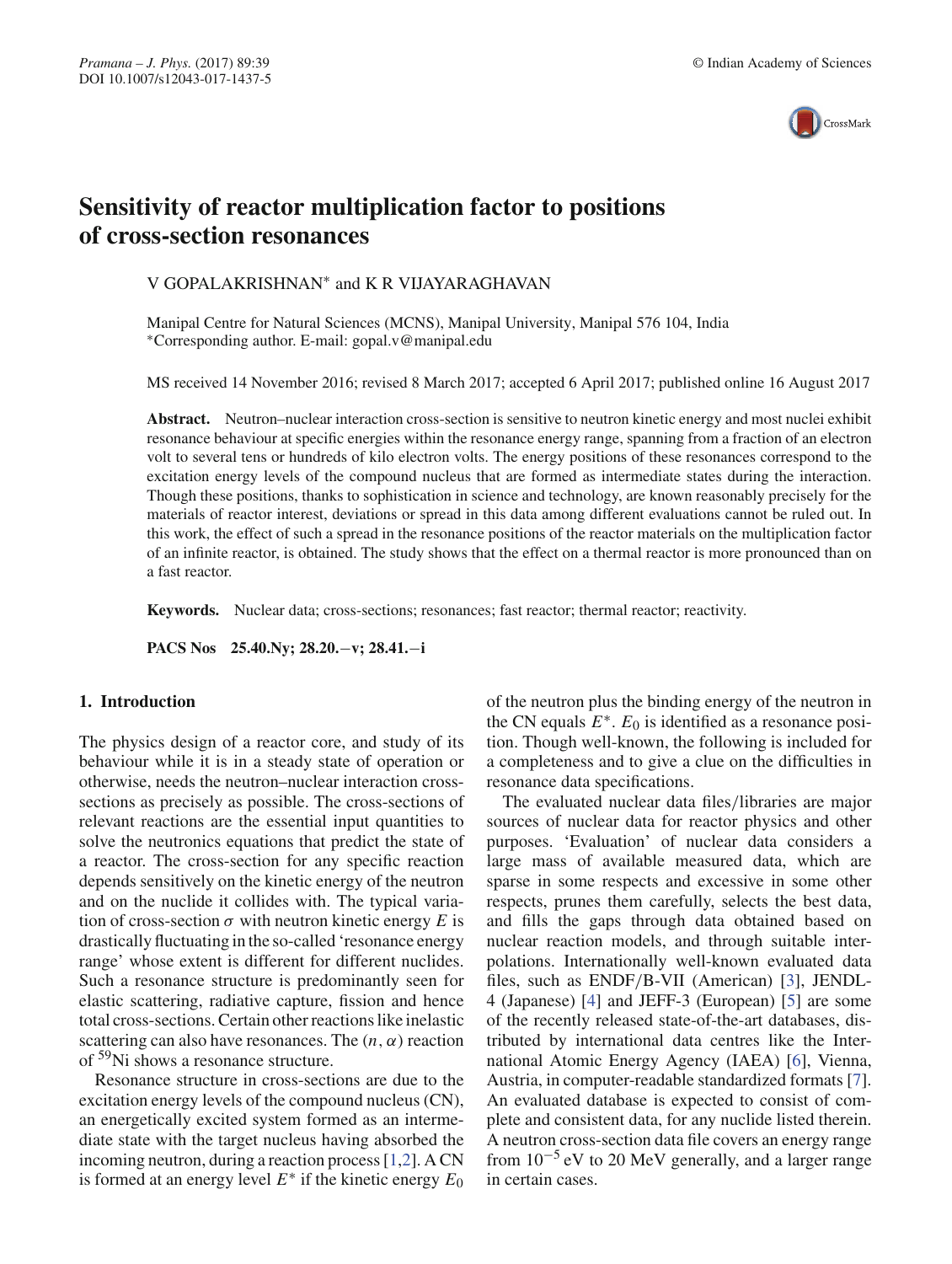Owing to the multiplicity of the measured and predicted databases considered, the associated experimental and modelling uncertainties, added to the subjective interpretations of the evaluating teams, it is natural to see a spread in the evaluated quantity. However, the spread has been found to become smaller with advancing science and technology. The resonance data measurements and data reduction are specifically complicated due to rapid fluctuation in the cross-sections over small energy intervals. The parametrization of the data to fit them into suitable mathematical formalisms involves quantum mechanical treatment. Complication also arises due to the resolution and Doppler broadening. Further, as the energy resolution becomes worse and the density of levels increases with excitation energy, identification of individual resonances is rendered difficult at higher energies in the resonance range. Recognition of an 'unresolved resonance range' (URR) within the resonance energy range, at higher energies than the 'resolved resonance range' (RRR), is due to this problem [8]. Thus, the resonance range is a challenge to the evaluation, and very efficient codes like SAMMY [9] deal with this challenge laudably.

The boundaries of the resonance range, and those of the URR and RRR are obviously not uniquely definable, and could vary between evaluations for a given nuclide. The number of resonances in the RRR, and the specification of the resonance parameters could also vary between two independent evaluations. Thus, apart from the experimental uncertainties, there could exist a spread in the data specifications.

A small shift in the resonance position with no change in the other parameters will make the point crosssections differ by several orders of magnitude due to the rapid variation typical of any resonance behaviour. However, this is not likely to affect the predicted integral parameters badly, because the average cross-section over a region of energies will not be affected significantly. It should further be remembered that the RRR of the fuel is below the region where the flux peaks in a fast reactor (FR), and well above that in a thermal reactor (TR). Therefore, in this work, wherein the effect of slightly shifting (perturbing) the resonance positions in the RRR on the predicted multiplication factor (*k*) of a reactor is being assessed, the deviations expected are small. The effect depends on the flux spectrum of the system, the RRR, in addition to its material composition.

'Shift' in this context only indicates a perturbation in the position of a resonance, not affecting the other independent parameters of the function describing a resonance. Essentially, the aim of this paper is not to alarm the user, as if a large spread is observed among the present evaluations. Spread between truly

independent evaluations is natural and the scientific curiosity to see its effect is the motivation for this work.

In this work, a uniform infinite mixture of fuel and structural nuclides with composition typical of an FR core, and a uniform infinite natural uranium core of a TR are considered. The resonance positions in each of the materials in the mixture are shifted, one material at a time, from  $-2\%$  to  $+2\%$  of their initial positions. The cross-section reconstruction from the resonance parameters is done using the IAEA PREPRO [10]/RECENT code and averaging is done using indigenous codes.  $k_{\infty}$  is calculated as the ratio of neutron production to absorption in the composite medium using macroscopic one-group average cross-sections.

Resonance self-shielding effect was found to be below 1% due to the resonance shifting on the one-group capture cross-sections of 238U at a target temperature of 300 K, for a near-realistic dilution cross-section of 100 barns in a FR spectrum (see results shown in §4.3.1). Self-shielding effects are not considered further for the present study.

#### **2. Data preparation**

#### 2.1 *Representation of resonance cross-sections*

In an evaluated nuclear data file (ENDF), as per the latest standard format viz. ENDF-6 [7], the cross-sections in the RRR are given through resonance parameters fitted to a recognized formalism, in a portion of data called 'file2' (i.e.  $MF = 2$ ). The URR gives only average data corresponding to clusters of resonances. In the present work, URR for any material is taken as it is in the database. Besides, the cross-section  $\sigma$  vs. the neutron kinetic energy *E*, for every reaction, is generally given as a table on a suitable energy grid, with an apt interpolation scheme, in a portion of data called 'file3' ( $MF = 3$ ). In file3, the value given at *E* in the resonance energy region is not the cross-section value but the correction (say  $\pm \delta \sigma$ ) to be added to the  $\sigma$  obtained at that *E* based on the resonance parameter data. These corrections are known as 'background corrections' or 'floor corrections'. The background corrections in the RRR are ignored in this work. This should not significantly affect the difference between the values calculated before and after the shifting, as the background is neglected in both. It is also shown herein (see §4.2) that the effect of excluding the background on  $k_{\infty}$  is indeed very small, for the cases studied here.

#### 2.2 *Resonance data processing*

The LINEAR and the RECENT programs of the latest IAEA preprocessing code system, viz. PREPRO (2015)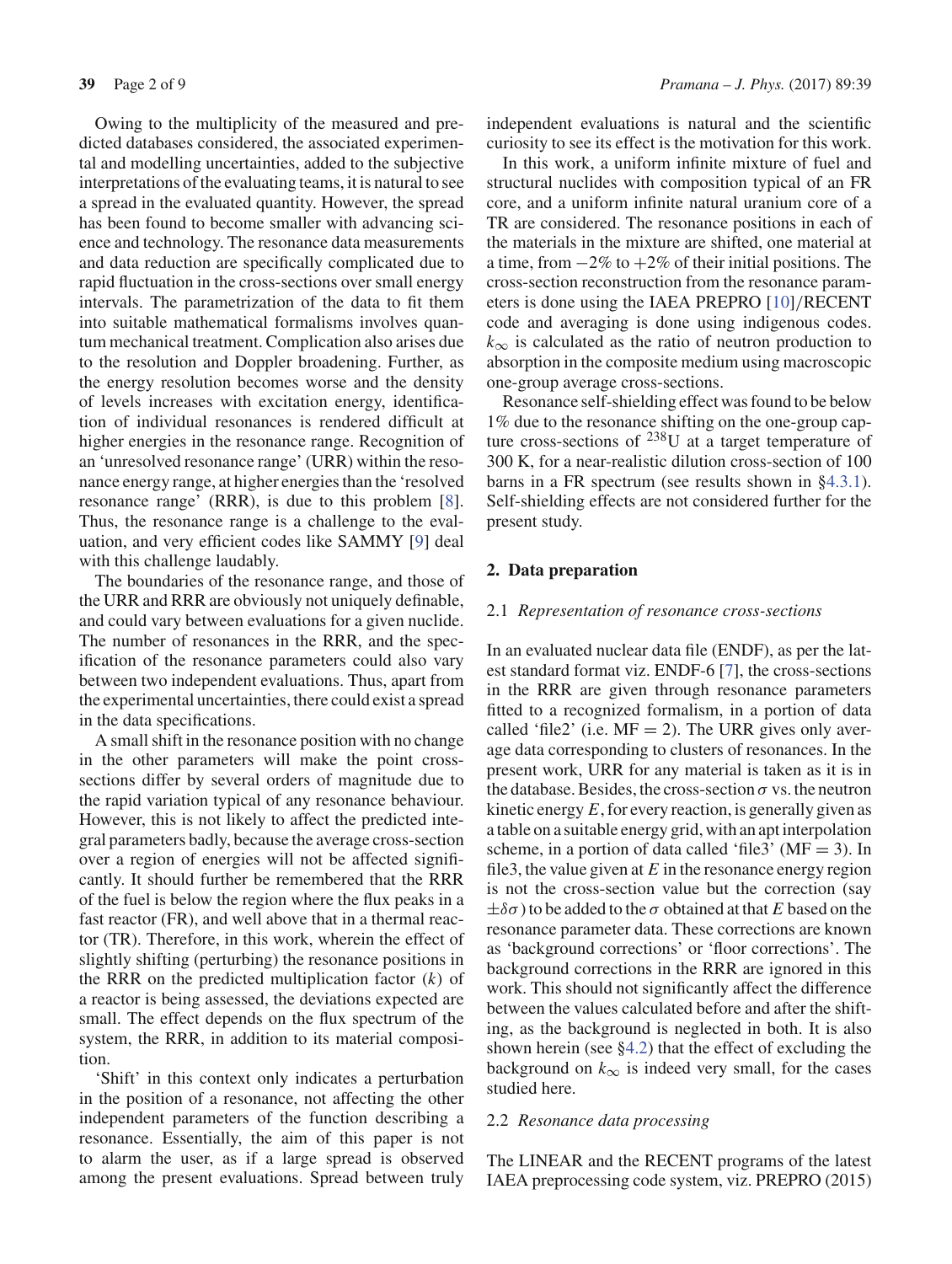[10] are used. The LINEAR and RECENT programs recast the resonance parameter data given in file2 and the table of  $\sigma$  vs. *E* given in file3 into a new table wherein linear interpolation is applicable, within a desired tolerance, between any pair of successive tabulated energies. The fineness of the energy grid is increased to achieve this. As expected, the data-size grows manifold after these processing steps. At the end of this step, linearly interpolable cross-sections are available in tabular forms for every reaction.

#### 2.3 *Multigroup and one-group cross-section averages*

Neutronics core calculation method [8] generally employs 'multigroup' average cross-sections, in which the whole energy range considered (usually the upper limit is less than 20 MeV) is split into some number, NG, of groups (intervals of energy) and average crosssections obtained within each group as in eq. (1).

$$
\sigma_{xg} = \int_{g} \sigma_{x}(E)\phi(E) \,dE / \int_{g} \phi(E) \,dE. \tag{1}
$$

In eq. (1), *g* is the group index ( $g = 1, 2, 3,...$ , NG) and  $\phi$  is the neutron flux in the reactor. The flux-weighting ensures conservation of total rate of the reaction *x* in the group. The total group flux  $\phi_g$  is given by the denominator of eq. (1). In the absence of an *a-priori* knowledge of  $\phi$  (*E*), some approximate slowly varying function *S*(*E*) (say,  $1/E$ ) is used for the above multigroup averaging. Through a neutronics (diffusion or transport) calculation using  $\sigma_{xg}$  as the input, the multigroup fluxes  $\phi_g$  are calculated, appropriate to the reactor system considered.

With  $\sigma_{xg}$  and  $\phi_g$  known, the one-group cross-section  $\langle \sigma \rangle_x$ , representing the average over the entire energy range, may be calculated as

$$
\langle \sigma \rangle_x = \sum_g \sigma_{xg} \phi_g / \sum_g \phi_g, \tag{2}
$$

where the summation is over all the NG groups.

#### **3. The methodology**

#### 3.1 *The multiplication factor*

With the requisite nuclear data prepared as above, for all the nuclides of a reactor core, the multiplication factor *k* may be calculated as the ratio of the rate of production and the rate of loss of neutrons. In this work, the intention is not to obtain the realistic multiplication factor of a reactor core, but, as said earlier, is to calculate the difference in *k* due to a difference in the resonance energy positions of a particular nuclide. Accordingly, the reactor core is considered to consist of a uniform mixture of constituent nuclides and to extend to infinity. The infinite size avoids loss of neutrons through leakage; hence the neutron loss is only through absorption. In the onegroup treatment, the neutron production is only through fission. Hence, the multiplication factor is given by

$$
k_{\infty} = \sum_{i} a_{i} \langle v \sigma \rangle_{fi} / \sum_{i} a_{i} (\langle \sigma \rangle_{fi} + \langle \sigma \rangle_{ci}).
$$
\n(3)

In eq. (3), *ai* represents the number density of nuclide the *i* in the mixture. The quantities  $\langle v\sigma \rangle_{fi}$ ,  $\langle \sigma \rangle_{fi}$  and  $\langle \sigma \rangle_{ci}$ , respectively represent average production, fission and capture cross-sections of the nuclide *i*, ν symbolizes the number of neutrons produced per fission. The summations are over all the nuclides in the mixture including fuel and non-fuel nuclides.

#### 3.2 *Procedure followed*

All the component nuclides of the core mixture are selected from the ENDF and a small file is created, wherein the file3 (background) corrections are made zero. This remains the source nuclear data file for the entire calculations. All the resonance positions in the RRR of one material are shifted by a desired percentage compared to the original positions, with all the other nuclides unchanged. The modified data are preprocessed using LINEAR and RECENT and multigroup and hence one-group cross-sections are obtained using known multigroup fluxes. With known number densities of the mixture components,  $k_{\infty}$  is calculated. The procedure is repeated for  $-2\%, +2\%, -1\%$  and  $+1\%$  shifts, and the results are compared with that for unchanged data (i.e. 0% shift). Many of the non-fuel materials (like Fe, Cr, Ni) have several isotopes each. In such cases, the same percentage shift is given for each of the isotope in an element, and the elemental cross-sections are prepared using isotopic abundance weighting. One material (one isotope for fuel nuclides but one element for nonfuel nuclides) at a time is thus modified.

#### **4. Present calculations, results and discussion**

#### 4.1 *Group limits, flux spectra and atom densities*

Table 1 gives the energy limits and the multigroup flux spectra used for 25 group structures for the FR and 69 group structures for the TR studies. The FR fluxes are the results of an earlier neutronics calculation for a commercial level fast breeder reactor (FBR) core. Table 2 gives the atomic number densities (in units of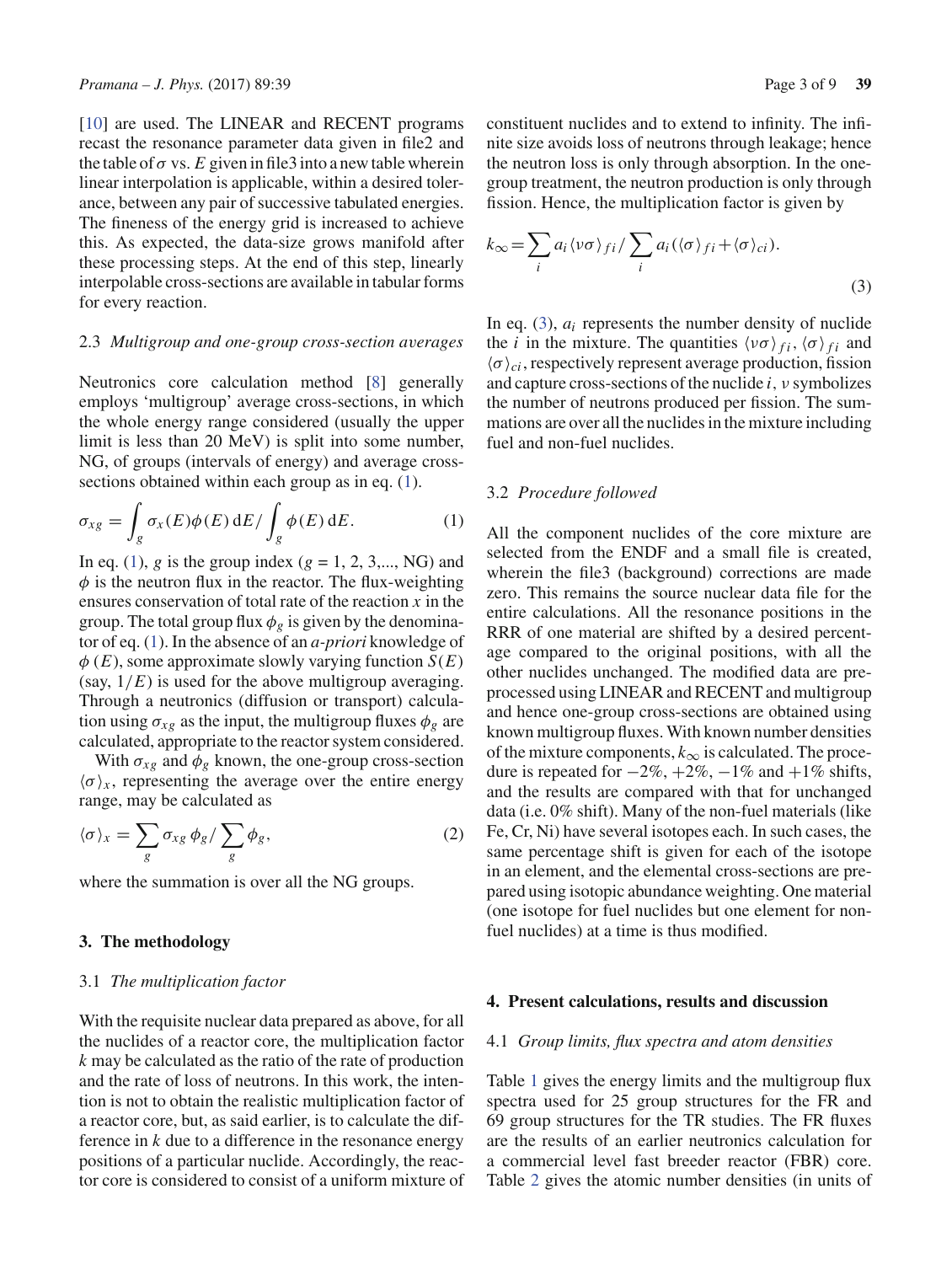|                | Fast reactor            |              |                |             |              |    | Thermal reactor |              |    |             |              |
|----------------|-------------------------|--------------|----------------|-------------|--------------|----|-----------------|--------------|----|-------------|--------------|
| g              | $E_g$ (eV) <sup>a</sup> | $\phi_{g}$   | g              | $E_g$ (eV)  | $\phi_g$     | g  | $E_g$ (eV)      | $\phi_g$     | g  | $E_g$ (eV)  | $\phi_{g}$   |
| 1              | $1.45E + 7$             | $1.161E - 2$ | 1              | $1.00E + 7$ | $4.602E - 5$ | 27 | $9.88E + 0$     | $3.068E - 5$ | 53 | $2.50E - 1$ | $1.064E - 3$ |
| $\overline{2}$ | $3.68E + 6$             | $2.846E - 2$ | $\overline{2}$ | $6.07E + 6$ | $1.749E - 4$ | 28 | $4.00E + 0$     | $6.529E - 6$ | 54 | $2.20E - 1$ | $4.967E - 3$ |
| 3              | $2.23E + 6$             | $4.474E - 2$ | 3              | $3.68E + 6$ | $3.058E - 4$ | 29 | $3.30E + 0$     | $8.092E - 6$ | 55 | $1.80E - 1$ | $1.918E - 2$ |
| 4              | $1.36E + 6$             | $5.353E - 2$ | $\overline{4}$ | $2.23E + 6$ | $3.250E - 4$ | 30 | $2.60E + 0$     | $7.249E - 6$ | 56 | $1.40E - 1$ | $6.916E - 2$ |
| 5              | $8.22E + 5$             | $9.976E - 2$ | 5              | $1.35E + 6$ | $2.524E - 4$ | 31 | $2.10E + 0$     | $1.142E - 5$ | 57 | $1.00E - 1$ | $8.095E - 2$ |
| 6              | $4.99E + 5$             | $8.610E - 2$ | 6              | $8.21E + 5$ | $1.609E - 4$ | 32 | $1.50E + 0$     | $4.857E - 6$ | 58 | $8.00E - 2$ | $8.184E - 2$ |
| 7              | $3.02E + 5$             | $1.205E - 1$ | 7              | $5.00E + 5$ | $8.288E - 5$ | 33 | $1.30E + 0$     | $4.161E - 6$ | 59 | $6.70E - 2$ | $7.424E - 2$ |
| 8              | $1.83E + 5$             | $1.065E - 1$ | 8              | $3.25E + 5$ | $5.899E - 5$ | 34 | $1.15E + 0$     | $8.064E - 7$ | 60 | $5.80E - 2$ | $7.972E - 2$ |
| 9              | $1.11E + 5$             | $9.795E - 2$ | 9              | $1.83E + 5$ | $2.461E - 5$ | 35 | $1.12E + 0$     | $7.951E - 7$ | 61 | $5.00E - 2$ | $9.310E - 2$ |
| 10             | $6.75E+4$               | $8.252E - 2$ | 10             | $1.11E + 5$ | $1.696E - 5$ | 36 | $1.10E + 0$     | $8.141E - 7$ | 62 | $4.20E - 2$ | $9.166E - 2$ |
| 11             | $4.09E + 4$             | $7.739E - 2$ | 11             | $6.73E+4$   | $1.697E - 5$ | 37 | $1.07E + 0$     | $8.342E - 7$ | 63 | $3.50E - 2$ | $7.007E - 2$ |
| 12             | $2.48E + 4$             | $6.823E - 2$ | 12             | $4.09E + 4$ | $1.697E - 5$ | 38 | $1.05E + 0$     | $8.219E - 7$ | 64 | $3.00E - 2$ | $7.221E - 2$ |
| 13             | $1.51E + 4$             | $3.767E - 2$ | 13             | $2.48E + 4$ | $1.697E - 5$ | 39 | $1.02E + 0$     | $8.082E - 7$ | 65 | $2.50E - 2$ | $7.194E - 2$ |
| 14             | $9.13E + 3$             | $2.967E - 2$ | 14             | $1.50E + 4$ | $1.696E - 5$ | 40 | $9.96E - 1$     | $8.279E - 7$ | 66 | $2.00E - 2$ | $6.811E - 2$ |
| 15             | $5.54E + 3$             | $1.209E - 2$ | 15             | $9.12E + 3$ | $1.697E - 5$ | 41 | $9.72E - 1$     | $7.771E - 7$ | 67 | $1.50E - 2$ | $5.917E - 2$ |
| 16             | $3.36E + 3$             | $1.108E - 2$ | 16             | $5.53E + 3$ | $1.534E - 5$ | 42 | $9.50E - 1$     | $1.460E - 6$ | 68 | $1.00E - 2$ | $4.307E - 2$ |
| 17             | $2.04E + 3$             | $1.768E - 2$ | 17             | $3.52E + 3$ | $1.534E - 5$ | 43 | $9.10E - 1$     | $2.315E - 6$ | 69 | $5.00E - 3$ | $1.710E - 2$ |
| 18             | $1.24E + 3$             | $9.184E - 3$ | 18             | $2.24E + 3$ | $1.534E - 5$ | 44 | $8.50E - 1$     | $2.917E - 6$ | 70 | $1.00E - 5$ |              |
| 19             | $7.50E + 2$             | $3.420E - 3$ | 19             | $1.43E + 3$ | $1.534E - 5$ | 45 | $7.80E - 1$     | $7.520E - 6$ |    |             |              |
| 20             | $4.55E + 2$             | $1.381E - 3$ | 20             | $9.07E + 2$ | $3.068E - 5$ | 46 | $6.25E - 1$     | $7.574E - 6$ |    |             |              |
| 21             | $2.76E + 2$             | $4.722E - 4$ | 21             | $3.67E + 2$ | $3.068E - 5$ | 47 | $5.00E - 1$     | $7.574E - 6$ |    |             |              |
| 22             | $1.01E + 2$             | $8.516E - 5$ | 22             | $1.49E + 2$ | $2.301E - 5$ | 48 | $4.00E - 1$     | $1.225E - 5$ |    |             |              |
| 23             | $2.26E+1$               | $4.442E - 6$ | 23             | $7.55E+1$   | $1.534E - 5$ | 49 | $3.50E - 1$     | $2.924E - 5$ |    |             |              |
| 24             | $3.06E + 0$             | $8.763E - 8$ | 24             | $4.81E + 1$ | $1.870E - 5$ | 50 | $3.20E - 1$     | $4.714E - 5$ |    |             |              |
| 25             | $4.14E - 1$             | $1.81E - 10$ | 25             | $2.77E + 1$ | $1.870E - 5$ | 51 | $3.00E - 1$     | $9.718E - 5$ |    |             |              |
| 26             | $1.00E - 5$             |              | 26             | $1.60E + 1$ | $1.631E - 5$ | 52 | $2.80E - 1$     | $3.671E - 4$ |    |             |              |

**Table 1.** Energy group limits and normalized fluxes in the fast and the thermal reactors.

<sup>a</sup>Upper energy limit.

**Table 2.** Number densities of the reactor components.

|                      |                  | Atom densities $(10^{24}/\text{cm}^3)$ |                 |  |  |  |
|----------------------|------------------|----------------------------------------|-----------------|--|--|--|
| Nuclide/element      | MAT <sup>a</sup> | <b>Fast reactor</b>                    | Thermal reactor |  |  |  |
| Na                   | 1100             | 8.9907E-03                             |                 |  |  |  |
| Cr                   | 2400             | $2.9966E - 03$                         |                 |  |  |  |
| Mn                   | 2500             | $4.0518e - 04$                         |                 |  |  |  |
| Fe                   | 2600             | $1.3169E - 02$                         |                 |  |  |  |
| Ni                   | 2800             | $2.8440E - 03$                         |                 |  |  |  |
| $235$ <sup>I</sup> J | 9228             | $1.3500E - 05$                         | 3.41725E-4      |  |  |  |
| $238$ <sup>I</sup>   | 9237             | $5.4001E - 03$                         | $4.78650E - 2$  |  |  |  |
| 239 <sub>Pu</sub>    | 9437             | $9.6466E - 04$                         |                 |  |  |  |
| $^{240}$ Pu          | 9440             | $3.4497E - 04$                         |                 |  |  |  |
| $^{241}$ Pu          | 9443             | $7.3762E - 0.5$                        |                 |  |  |  |
| $242$ Pu             | 9446             | $1.8931E - 0.5$                        |                 |  |  |  |

aMaterial identifier in ENDF-6 convention.

 $10^{24}$  atoms per cm<sup>3</sup>) for the same FBR core composition. The TR fuel is considered to be made up of only natural uranium whose atom densities are also given. The TR flux spectra given are the group integrals of fission spectrum, 1/*E* spectrum and Maxwellian spectrum, respectively, in the high, intermediate and thermal energy regions.

#### 4.2 *Differences in resonance data evaluations*

Table 3 compares the salient details of RRR data between ENDF/B-VII.1 [3] and JENDL-4.0 [4] evaluations, abbreviated herein for ease of reference as E7 and J4, respectively. Only the nuclides relevant to this study are included. The present day evaluations mostly specify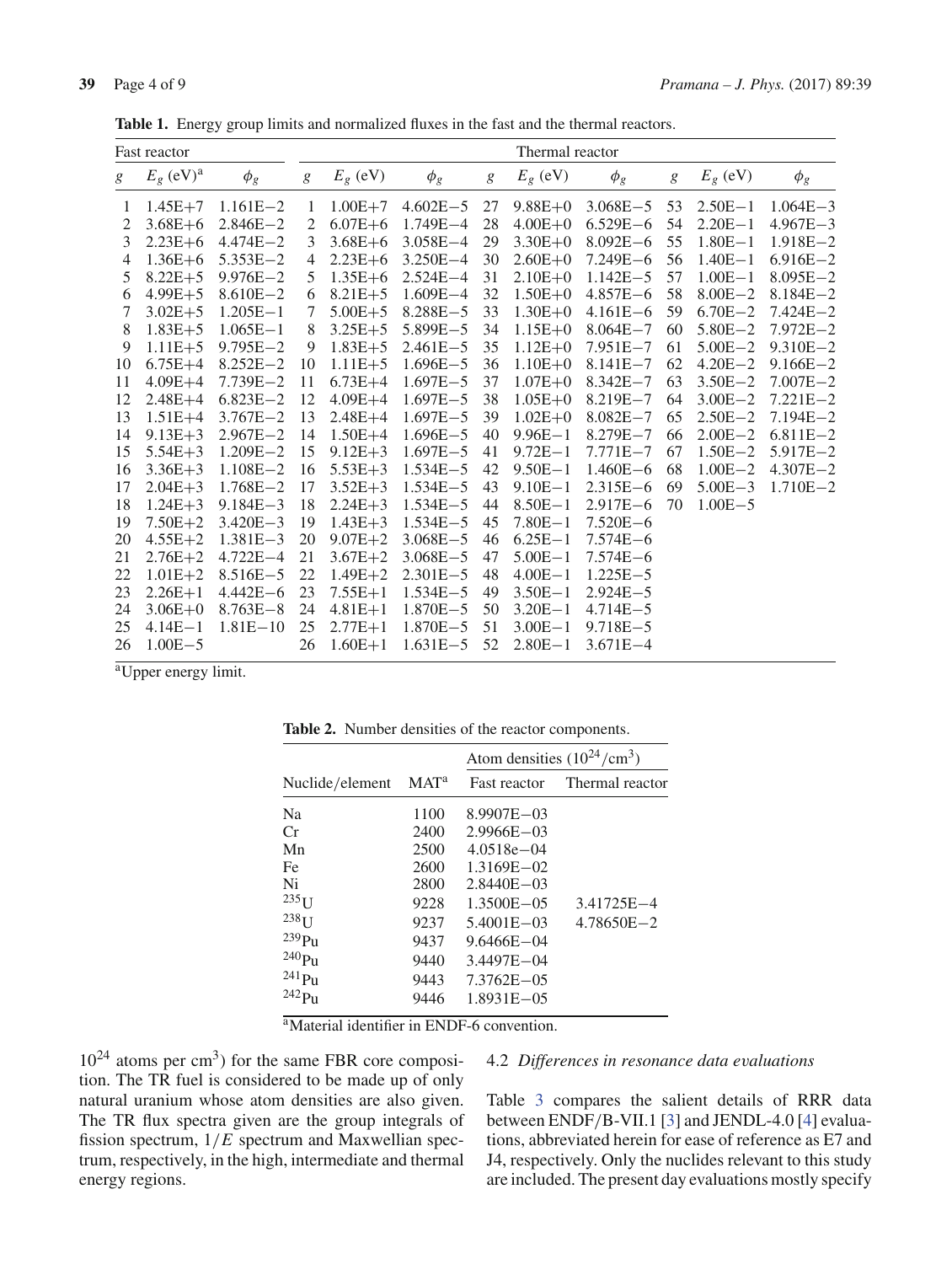|  |  | Table 3. Resolved resonance region data in ENDF/B-VII.1 (E7) and JENDL-4 (J4). |  |  |  |  |  |  |  |  |  |  |
|--|--|--------------------------------------------------------------------------------|--|--|--|--|--|--|--|--|--|--|
|--|--|--------------------------------------------------------------------------------|--|--|--|--|--|--|--|--|--|--|

| Nuclide            | <b>MAT</b> | Evaluation           | Formalism                | $E_{\text{low}}$ (eV)      | $E_{\text{high}}$ (eV)     | No. of <i>l</i> values                    | No. of<br>resonances |
|--------------------|------------|----------------------|--------------------------|----------------------------|----------------------------|-------------------------------------------|----------------------|
| $^{23}Na$          | 1125       | E7                   | <b>MLBW</b>              | $6.00E + 2$                | $5.00E + 5$                | 3                                         | 23                   |
|                    |            | J <sub>4</sub>       | <b>MLBW</b>              | $1.00E - 5$                | $3.50E + 5$                | 3                                         | 20                   |
| 50Cr               | 2425       | E7                   | RM                       | $1.00E - 5$                | $7.83E + 5$                | 3                                         | 393                  |
|                    |            | J4                   | <b>RM</b>                | $1.00E - 5$                | $6.00E + 5$                | 3                                         | 114                  |
| $52$ Cr            | 2431       | E7                   | <b>RM</b>                | $1.00E - 5$                | $1.43E + 6$                | 3                                         | 392                  |
|                    |            | J <sub>4</sub>       | <b>RM</b>                | $1.00E - 5$                | $1.43E + 6$                | 3                                         | 392                  |
| 53 <sub>Cr</sub>   | 2434       | E7                   | <b>RM</b>                | $1.00E - 5$                | $5.64E + 5$                | $\overline{c}$                            | 350                  |
|                    |            | J <sub>4</sub>       | <b>RM</b>                | $1.00E - 5$                | $5.64E + 5$                | $\overline{2}$                            | 350                  |
| $54$ Cr            | 2437       | E7                   | <b>RM</b>                | $1.00E - 5$                | $8.34E + 5$                | $\overline{\mathbf{3}}$                   | 118                  |
|                    |            | J4                   | <b>RM</b>                | $1.00E - 5$                | $7.50E + 5$                | $\sqrt{2}$                                | 110                  |
| $^{55}\mathrm{Mn}$ | 2525       | E7                   | <b>RM</b>                | $1.00E - 5$                | $1.25E + 5$                | $\overline{c}$                            | 187                  |
|                    |            | J <sub>4</sub>       | <b>RM</b>                | $1.00E - 5$                | $1.25E + 5$                | $\overline{2}$                            | 187                  |
| 54Fe               | 2625       | E7                   | <b>RM</b>                | $1.00E - 5$                | $7.00E + 5$                | 3                                         | 380                  |
| $^{56}\mathrm{Fe}$ |            | J <sub>4</sub>       | RM                       | $1.00E - 5$                | $7.00E + 5$                | 3                                         | 380                  |
|                    | 2631       | E7                   | <b>RM</b>                | $1.00E - 5$                | $8.50E + 5$                | $\overline{4}$                            | 311                  |
| 57Fe               |            | J4                   | <b>RM</b>                | $1.00E - 5$                | $8.50E + 5$                | 3                                         | 313                  |
|                    | 2634       | E7                   | <b>RM</b>                | $1.00E - 5$                | $2.00E + 5$                | 3<br>$\overline{c}$                       | 75                   |
| $^{58}\mathrm{Fe}$ |            | J <sub>4</sub>       | <b>RM</b>                | $1.00E - 5$                | $2.00E + 5$                |                                           | 50                   |
|                    | 2637       | E7<br>J <sub>4</sub> | <b>RM</b>                | $1.00E - 5$                | $4.00E + 5$                | $\overline{\mathbf{3}}$<br>$\overline{2}$ | 68<br>68             |
| $58$ Ni            |            |                      | <b>RM</b>                | $1.00E - 5$<br>$1.00E - 5$ | $3.50E + 5$                | $\overline{\mathbf{3}}$                   |                      |
|                    | 2825       | E7                   | <b>RM</b><br><b>RM</b>   |                            | $8.12E + 5$<br>$8.12E + 5$ | $\overline{3}$                            | 493                  |
| $60$ Ni            |            | J4                   |                          | $1.00E - 5$                |                            | 3                                         | 482                  |
|                    | 2831       | E7<br>J <sub>4</sub> | <b>RM</b><br><b>MLBW</b> | $1.00E - 5$<br>$1.00E - 5$ | $8.00E + 5$<br>$4.56E + 5$ | 3                                         | 480<br>278           |
| $61$ Ni            | 2834       | E7                   | <b>MLBW</b>              | $1.00E - 5$                | $5.70E + 4$                | $\overline{c}$                            | 57                   |
|                    |            | J4                   | <b>MLBW</b>              | $1.00E - 5$                | $5.70E + 4$                | $\overline{2}$                            | 57                   |
| ${}^{62}$ Ni       | 2837       | E7                   | <b>MLBW</b>              | $1.00E - 5$                | $6.00E + 5$                | $\overline{2}$                            | 79                   |
|                    |            | J4                   | <b>MLBW</b>              | $1.00E - 5$                | $5.57E + 5$                | $\overline{2}$                            | 82                   |
| $64$ Ni            | 2843       | E7                   | <b>MLBW</b>              | $1.00E - 5$                | $5.53E + 5$                | $\overline{c}$                            | 63                   |
|                    |            | J <sub>4</sub>       | <b>MLBW</b>              | $1.00E - 5$                | $5.53E + 5$                | $\overline{2}$                            | 63                   |
| $235$ U            | 9228       | E7                   | <b>RM</b>                | $1.00E - 5$                | $2.25E + 3$                | $\mathbf{1}$                              | 3193                 |
|                    |            | J <sub>4</sub>       | <b>RM</b>                | $1.00E - 5$                | $5.00E + 2$                | $\mathbf{1}$                              | 3193                 |
| $238$ U            | 9237       | E7                   | RM                       | $1.00E - 5$                | $2.00E + 4$                | $\overline{2}$                            | 3343                 |
|                    |            | J4                   | RM                       | $1.00E - 5$                | $2.00E + 4$                | $\overline{2}$                            | 3343                 |
| $239$ Pu           | 9437       | E7                   | <b>RM</b>                | $1.00E - 5$                | $1.00E + 3$                | 1                                         | 405                  |
|                    |            |                      |                          | $1.00E + 3$                | $2.00E + 3$                | 1                                         | 441                  |
|                    |            |                      |                          | $2.00E + 3$                | $2.50E + 3$                | 1                                         | 224                  |
|                    |            | J4                   | RM                       | $1.00E - 5$                | $2.50E + 3$                | 1                                         | 1046                 |
| $240$ Pu           | 9440       | E7                   | <b>MLBW</b>              | $1.00E - 5$                | $5.70E + 3$                | 1                                         | 268                  |
|                    |            | J <sub>4</sub>       | RM                       | $1.00E - 5$                | $2.70E + 3$                | 1                                         | 434                  |
| $^{241}Pu$         | 9443       | E7                   | RM                       | $1.00E - 5$                | $3.00E + 2$                | 1                                         | 244                  |
|                    |            | J <sub>4</sub>       | RM                       | $1.00E - 5$                | $3.00E + 2$                | $\mathbf{1}$                              | 244                  |
| $242$ Pu           | 9446       | E7                   | <b>MLBW</b>              | $1.00E - 5$                | $9.23E + 2$                | $\mathfrak{2}$                            | 65                   |
|                    |            | J <sub>4</sub>       | <b>MLBW</b>              | $1.00E - 5$                | $1.00E + 3$                | $\mathbf{1}$                              | 101                  |

the lower limit ( $E_{\text{Low}}$ ) of RRR as  $10^{-5}$  eV. However, E7 gives it as 600 eV for Na-23. We can see varying specifications for the upper limits(*E*high), the *l*-values (neutron angular momentum) and the number of resonances. Further, the formalisms specified are also different in some cases. It could be seen that the RRR is split into three

subregions for  $^{239}$ Pu in E7, but has only one region in J4. Some nuclides, say  $^{238}$ U, have identical data indicating common data source for both the evaluations. 235U shows identical number of resonances in E7 and J4, but the resonance ranges given are very different. In figure 1 are given the multigroup normalized flux spectra for the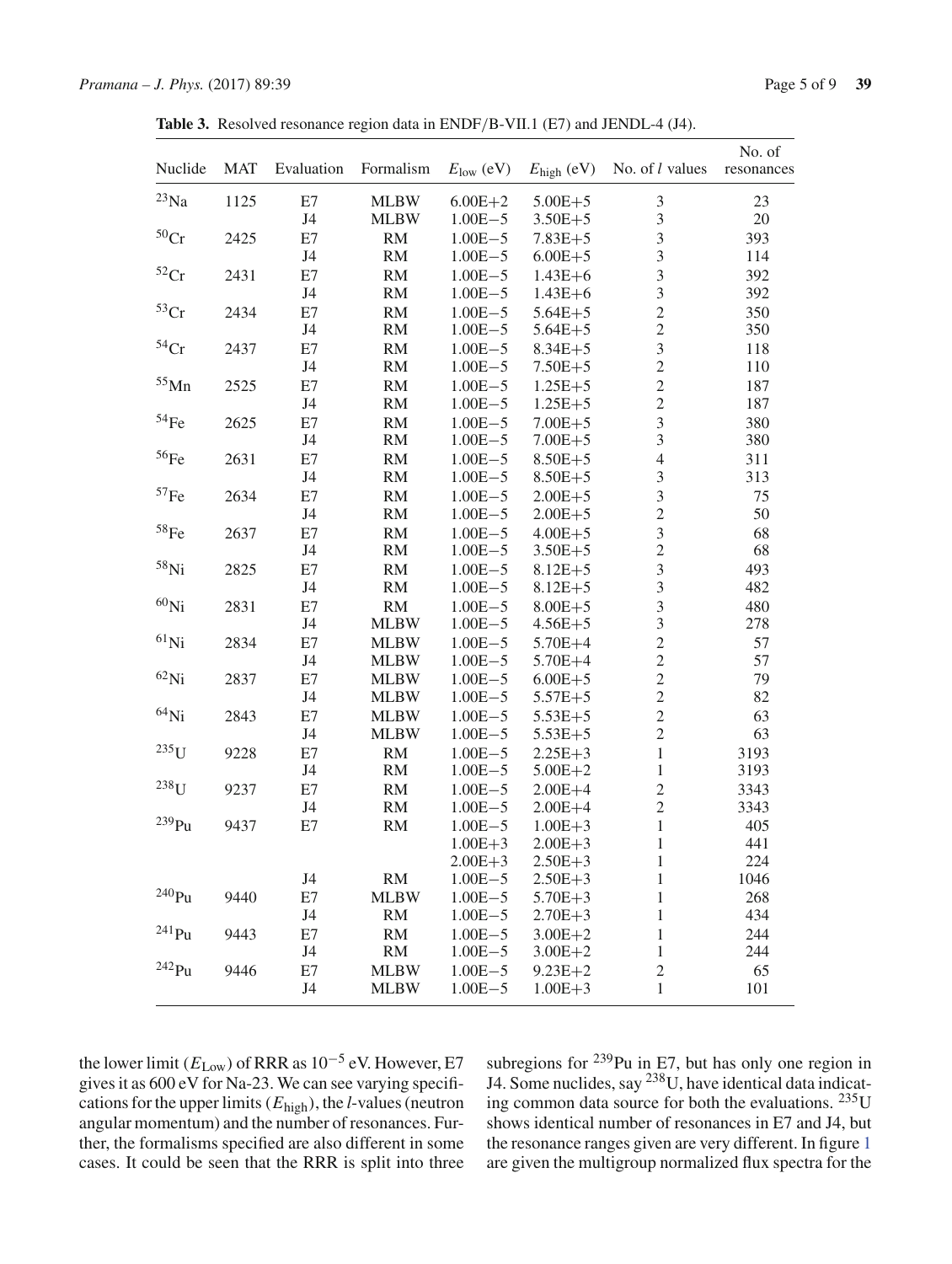

Figure 1. Multigroup fluxes and the resonance ranges.

| Nuclide whose RRR    | parameters are replaced | Deviation in $k_{\infty}$ from E7 (%)             |                                                  |  |  |  |
|----------------------|-------------------------|---------------------------------------------------|--------------------------------------------------|--|--|--|
| Nuclide              | MAT                     | Background neglected<br>E7 $k_{\infty} = 1.47443$ | Background included<br>$E7 k_{\infty} = 1.47449$ |  |  |  |
| Cr                   | 2400                    | 0.0071                                            | 0.0071                                           |  |  |  |
| Mn                   | 2525                    | 0.0000                                            | 0.0000                                           |  |  |  |
| Fe                   | 2600                    | $-0.0005$                                         | $-0.0003$                                        |  |  |  |
| Ni                   | 2800                    | $-0.1539$                                         | $-0.1530$                                        |  |  |  |
| $235$ <sub>I J</sub> | 9228                    | $-0.0268$                                         | $-0.0267$                                        |  |  |  |
| $238$ <sub>II</sub>  | 9237                    | 0.0000                                            | 0.0000                                           |  |  |  |
| $239$ Pu             | 9437                    | $-5.0178$                                         | $-4.9990$                                        |  |  |  |
| $240$ Pu             | 9440                    | 1.2125                                            | 1.2083                                           |  |  |  |
| $^{241}$ Pu          | 9443                    | $-1.2467$                                         | $-1.2423$                                        |  |  |  |
| $^{242}$ Pu          | 9446                    | 0.0973                                            | 0.0970                                           |  |  |  |

**Table 4.** Deviation in  $k_{\infty}$  when RRR parameters of E7 are replaced with J4.

TR and the FR. The resonance range for each material is indicated by a horizontal line drawn from the energy position of the first resonance up to *E*high.

With respect to the resonance positions for the nuclides considered in this work, E7 and J4 do not differ much. However, due to the other differences mentioned above, the effect of replacing E7 RRR parameters with the J4 parameters is found to be considerable. Multigroup and hence one-group cross-sections are prepared from E7, as per procedures discussed earlier, for an FR nuclide composition. Then one-group cross-sections are prepared with E7 RRR parameters replaced with J4 parameters, for each of the material, one at a time. Background corrections are ignored in all the cases. Table 4 compares  $k_{\infty}$  computed with E7 and J4 parameters. There is no deviation for  $^{238}$ U because the E7 and J4

parameters are identical. Large deviation of 5% (5000 pcm) is seen for  $^{239}$ Pu.  $^{240}$ Pu and  $^{241}$ Pu also show large deviations of about 1.2% (1200 pcm), though their fractions in the mixture are relatively much smaller. The motivation for the present work stems from such deviations. It can be seen from table 4 that the effect of ignoring the background corrections (see §2.1) is not very significant on *k*∞.

#### 4.3 *Observations*

It must be remembered that larger the original energy position of a resonance, the larger also is its actual shift, for any percentage shift. The FR is a  $^{239}$ Pu/ $^{238}$ U oxide fueled FBR of about 3000 l core capacity and 1200 MWt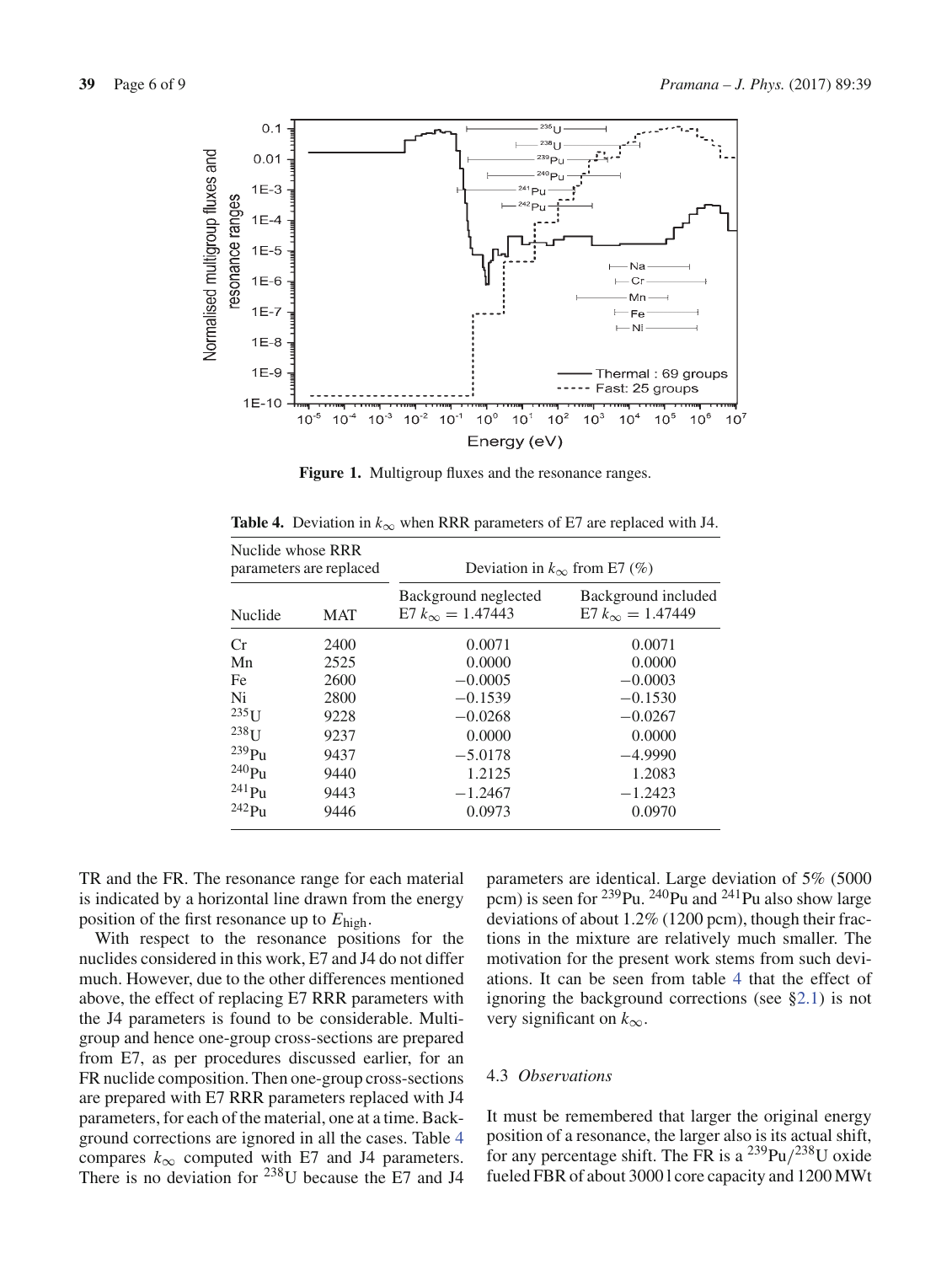| Material whose resonance<br>positions are shifted       |               |           |          | Deviations $(\Delta k / k_{\infty})$ for various shifts in resonance<br>positions (pcm) |           |          |            |
|---------------------------------------------------------|---------------|-----------|----------|-----------------------------------------------------------------------------------------|-----------|----------|------------|
| Material                                                | <b>MAT</b>    | $-1\%$    | $+1\%$   | <b>RMS</b>                                                                              | $-2\%$    | $+2\%$   | <b>RMS</b> |
| $238$ U                                                 | 9237          | $-211.91$ | 261.89   | 238.21                                                                                  | $-402.17$ | 538.91   | 475.48     |
| $235$ U                                                 | 9228          | 0.44      | $-0.58$  | 0.51                                                                                    | 0.74      | $-0.82$  | 0.78       |
| 239 <sub>Pu</sub>                                       | 9437          | $-5.10$   | $-18.68$ | 13.69                                                                                   | 11.17     | $-29.06$ | 22.01      |
| $240$ Pu                                                | 9440          | $-12.98$  | 16.74    | 14.98                                                                                   | $-25.18$  | 31.41    | 28.47      |
| $^{241}$ Pu                                             | 9443          | 0.11      | $-0.31$  | 0.23                                                                                    | 0.60      | $-0.27$  | 0.47       |
| $^{242}\mathrm{Pu}$                                     | 9446          | $-0.57$   | $-0.27$  | 0.45                                                                                    | $-0.92$   | $-0.26$  | 0.68       |
| Cr                                                      | 2400          | $-8.33$   | 8.27     | 8.30                                                                                    | $-16.42$  | 16.02    | 16.22      |
| Mn                                                      | 2525          | $-5.66$   | 5.08     | 5.38                                                                                    | $-11.34$  | 10.49    | 10.92      |
| Fe                                                      | 2600          | $-43.03$  | 42.55    | 42.79                                                                                   | $-86.28$  | 80.24    | 83.31      |
| Ni                                                      | 2800          | $-15.76$  | 14.76    | 15.27                                                                                   | $-31.60$  | 30.13    | 30.87      |
| Na                                                      | 1100          | $-8.59$   | 7.93     | 8.27                                                                                    | $-16.84$  | 16.06    | 16.45      |
| $^{238}$ U + $^{239}$ Pu                                | $9237 + 9437$ | $-216.87$ | 243.35   | 230.49                                                                                  | $-390.46$ | 510.55   | 454.49     |
| All                                                     |               | $-317.7$  | 338.14   | 328.08                                                                                  | $-575.68$ | 696.00   | 638.68     |
| Effective $\Delta k / k_{\infty}$ in pcm <sup>*</sup> = |               |           |          | 243.70                                                                                  |           |          | 485.72     |

**Table 5.** Relative deviations in  $k_{\infty}$  due to resonance shifts in a fast reactor core mixture (reference *k*<sup>∞</sup> value: 1.47443).

RMS: Root-mean-square of the values in the preceding two columns.

\*Root of sum of squared RMS values of individual materials.

Bold values indicate effective or aggregate values

power, whose core fluxes are used herein. The natural uranium thermal reactor could be taken as a PHWR.

4.3.1 *Results for FR.* Table 5 gives the results of the present calculations for a FR.  $k_{\infty}$  calculated with the unmodified resonance parameter data is 1.47443 and the relative deviations ( $\Delta k/k_{\infty}$ ) for the modified cases are compared with this value. Resonance shifts of  $\pm 1\%$ and  $\pm 2\%$  are considered, in the resonance positions of the individual nuclides and  $k_{\infty}$  computed for the mixture for each modification in the data. The following are observed from table 5:

- Resonance shifting in  $^{238}$ U has the maximum deviation, due to its being the most dominant nuclide in the fuel, and to its RRR spreading to energy regions of greater fluxes than  $^{239}$ Pu. The deviations are near 250 pcm (1 pcm =  $10^{-5}$  of reference  $k_{\infty}$ ) and near 500 pcm for  $\pm 1\%$  and  $\pm 2\%$  shifts, respectively.
- <sup>239</sup>Pu shows moderate deviations below 30 pcm. Unlike <sup>238</sup>U whose effect is only due to capture,  $239$ Pu effect is due to fission and capture. This is the reason for the negative deviations for  $-1\%$  and  $+1\%$  shifts.
- $\bullet$  <sup>240</sup>Pu, though occupies much less fraction in the fuel, shows deviation comparable to that of  $^{239}$ Pu due to its larger RRR.
- Structural materials and sodium also show significant deviations, with iron exceeding 40 pcm for  $\pm 1\%$ shift, and 80 pcm for  $\pm 2\%$  shift.
- The averages, in a root-mean-square (RMS) sense, are given for individual nuclides, for the  $\pm 1\%$  and  $\pm$ 2% cases. The effective or potential deviation due to an assumed percentage spread in the resonance positions in all the nuclides is obtained as the square root of the sum of the squares of these individual RMS values. It is seen that the effective deviation for the spread within  $\pm 1\%$  is about 243 pcm and that for the  $\pm 2\%$  spread is about 486 pcm. It may be noted that 243 pcm is approximately 0.7\$ reactivity of a typical FBR (1\$ of a typical FBR would be around 350 pcm).
- However, when the resonance shifting is done in all the materials of the mixture, the calculated RMS values for  $\Delta k / k_{\infty}$  are 328 and 640 pcm, for the  $\pm 1\%$ and  $\pm 2\%$  shifts, respectively, becoming more significant with respect to 1\$.
- It is interesting to note, in most cases, that the effect of shifting nearly doubles when the shift percentage is doubled.
- As mentioned in the Introduction, the net effect expected is small. The reason is that the RRR for the nuclides, excepting the structural ones, are at low energies where the neutron flux in a FR is low. The one-group treatment considered spans the entire energy range and dilutes the changes in the RRR. With this taken into consideration, a relative deviation of over 200 pcm in  $k_{\infty}$ , for the RRR resonance shifts within  $\pm 1\%$  seems considerable. The resonance shift of  $\pm 2\%$  is, probably, an unrealistic spread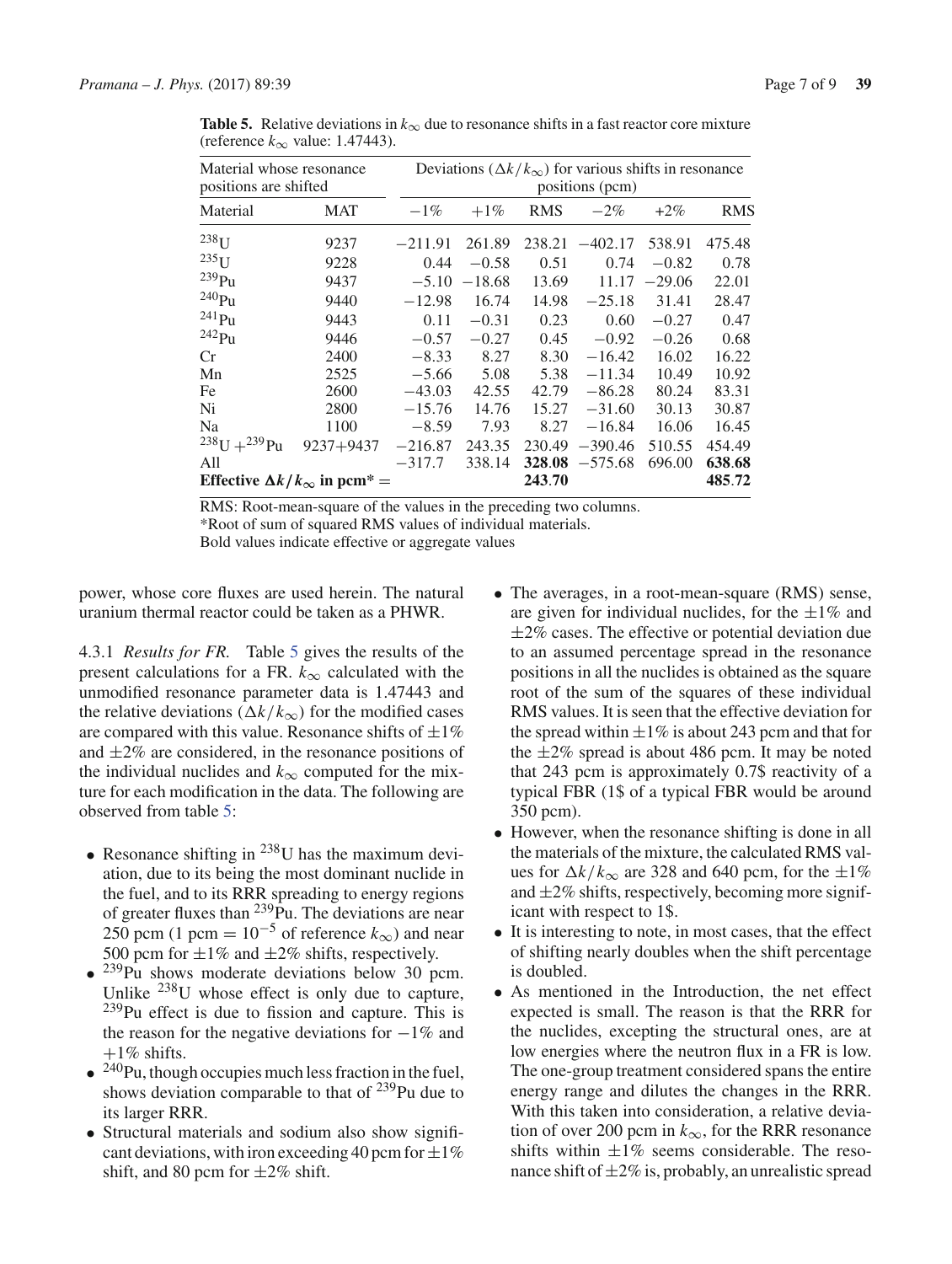| Nuclide whose resonance<br>positions are shifted                                     |                     |           |        | Deviations $(\Delta k / k_{\infty})$ for various shifts in resonance<br>positions (pcm) |                         |                    |            |
|--------------------------------------------------------------------------------------|---------------------|-----------|--------|-----------------------------------------------------------------------------------------|-------------------------|--------------------|------------|
| Nuclide                                                                              | <b>MAT</b>          | $-1\%$    | $+1\%$ |                                                                                         | RMS $-2\%$              | $+2\%$             | <b>RMS</b> |
| $235$ U                                                                              | 9228                | $-19.00$  |        | 22.00 21.00                                                                             | $-40.00$                | 42.00              | 41.00      |
| $238$ U                                                                              | 9237                | $-776.00$ | 787.00 |                                                                                         | 781.00 -1599.00 1564.00 |                    | 1581.00    |
| $^{235}$ U and $^{238}$ U<br>Effective $\Delta k / k_{\infty}$ in pcm <sup>*</sup> = | $9228+9237 -794.00$ | 810.00    | 782.00 | $802.00 - 1636.00$                                                                      | 1609.00                 | 1622.00<br>1582.00 |            |

**Table 6.** Relative deviations in  $k_{\infty}$  due to resonance shifts in a thermal reactor core mixture (reference *k*<sup>∞</sup> value: 1.327667).

RMS: Root-mean-square of the values in the preceding two columns.

\*Root of sum of squared RMS values of individual nuclides.

Bold values indicate effective or aggregate values

in the resonance energy specifications, but it helps to observe that the deviation in *k* grows approximately as the percentage shift.

It is well-known that resonance self-shielding is the most important for 238U capture. It was independently found that the self-shielded one-group capture crosssection of <sup>238</sup>U at 300 K for a near-realistic dilution of 100 barns, in a FR, is 0.28143 b. For the resonance shifts of  $-2\%$ ,  $-1\%$ ,  $+1\%$  and  $+2\%$ , the value deviates by 0.725%, 0.384%, −0.320% and −0.792%, respectively. Since the deviation is less than  $1\%$  due to shifting, the self-shielding effects are not considered in this study.

4.3.2 *Results for TR.* Table 6 gives similar results for a TR. Natural uranium with heavy water moderator makes a mixture of a TR. However, the absorption in the moderator being negligible, the TR is assumed to be made up of natural uranium for the present calculations. Thus, *k*<sup>∞</sup> of natural uranium is considered with flux spectrum and cross-sections corresponding to a TR. The relative deviations in  $k_{\infty}$  are given in pcm. The reference  $k_{\infty}$  for the unmodified data is 1.327667.

The observations from table 6 are:

- The deviations are about 800 pcm and 1600 pcm for the  $\pm 1\%$  and  $\pm 2\%$  cases, respectively, and are almost due to <sup>238</sup>U. As the flux varies as  $1/E$  in the resonance region, the dominant  $^{238}$ U capture resonances see lower fluxes when shifted to the right and higher fluxes when shifted to the left, leading to the observed deviations.
- Here again, the doubling effects are seen as for the FR.
- The net reactivity observed in the FR as well as in the TR are almost contributed by  $238$ U, and it is seen that the effect of spread in the resonance positions on a TR is about three times the effect in FR.
- The reactivity associated with a  $\pm 1\%$  spread in the resonance positions of 238U is more than 1\$ of a

typical natural uranium TR (1\$ of a natural uranium fueled reactor would be less than 600 pcm).

4.3.3 *Resonance integrals.* The effect of spread in the resonance positions on the capture and fission resonance integrals (RI) were also calculated using

$$
RI = \int \sigma(E)(1/E)dE,
$$
\n(4)

between a lower limit of  $10^{-5}$  eV and an upper limit covering the URR (if any). The RI values differ well within 5%, and the results are not shown here.

## **5. Conclusions**

The effect of possible spread in the resonance positions of reactor core materials on the multiplication factor of a reactor was studied, with assumed shifts of  $\pm 1\%$  and  $\pm 2\%$  in the resonance energies. An infinite homogeneous nuclide mixture with composition typical of a fast breeder reactor, and an infinite natural uranium mixture of a thermal reactor were considered. Using one-group neutron cross-sections, infinite multiplication factor and relative deviations in it, due to the resonance shifting in individual nuclides and in all of them, were calculated. As expected, 238U shows the highest deviation, followed by iron. For the  $\pm 1\%$  shifts in all the nuclides in the fast reactor case, the net relative deviation is about 330 pcm, which is close to 1\$ reactivity therein. The value doubles for  $\pm 2\%$  shift. In the case of thermal reactor, the deviations are 800 pcm, i.e. greater than 1\$ reactivity for  $\pm 1\%$  shift and 1600 pcm for  $\pm 2\%$  shift.

#### **Acknowledgements**

It is gratefully acknowledged that this work was encouraged and supported by Manipal University. Dr S M Lee,